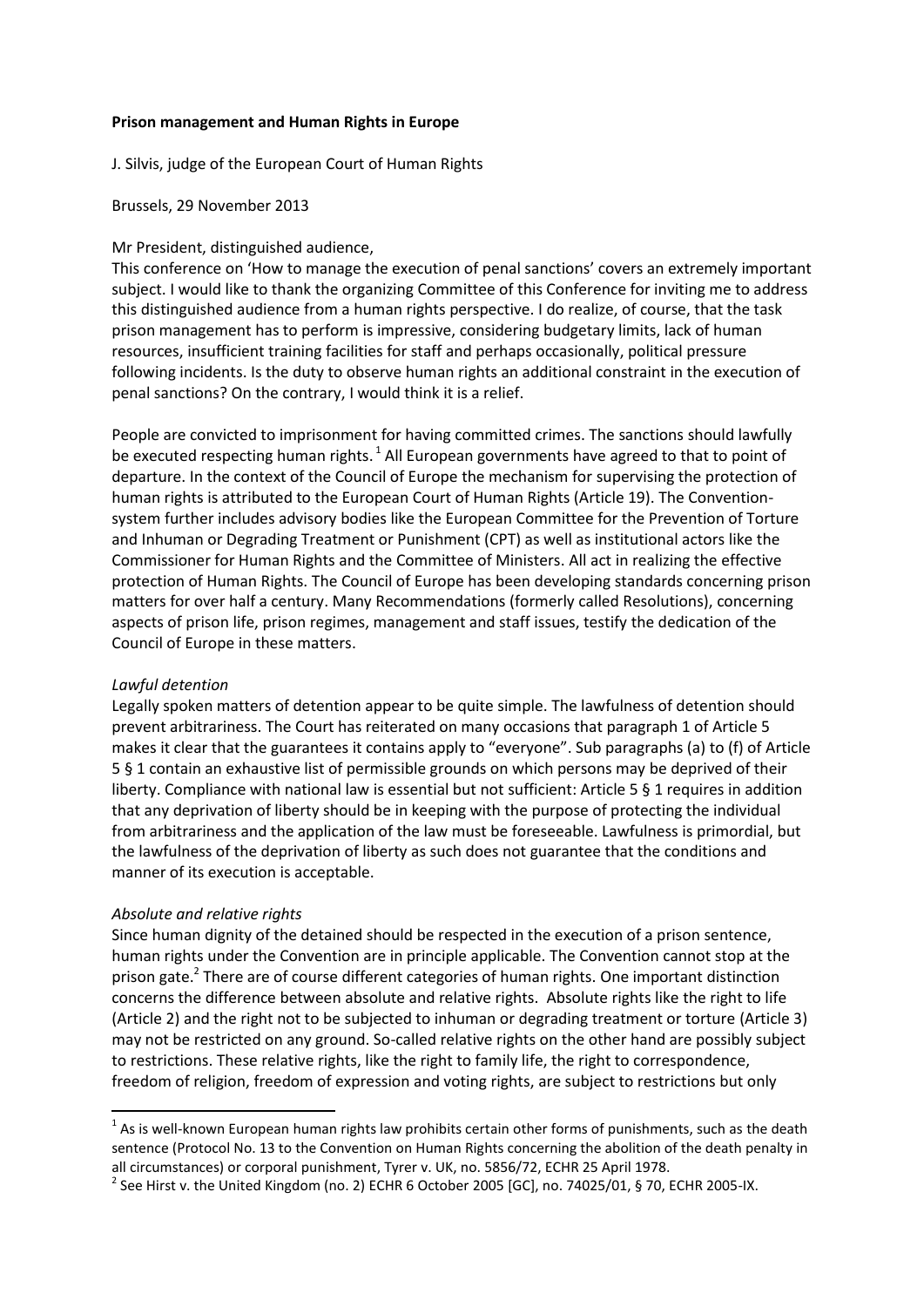according to the law, with a legitimate aim and in proportion to the circumstances of the case. I will first go into absolute rights and then turn to relative rights.

# *Absolute Rights*

## *The right to life*

The right to life and the right not to be treated inhuman or degrading implies a duty of care in prisons. The right to life requires by implication that there should be some form of effective official investigation into the cause of death. This obligation is not confined to cases where it is apparent that the killing was caused by an agent of the State. In Salman vs. Turkey the applicant and the father of the deceased lodged a formal complaint about the death with the competent investigation authorities, alleging that it was the result of torture.<sup>3</sup> Moreover, the mere fact that the authorities were informed of the death in custody of Agit Salman gave rise ipso facto to an obligation under Article 2 to carry out an effective investigation into the circumstances surrounding the death (see, mutatis mutandis, the Ergi v. Turkey judgment of 28 July 1998, Reports 1998-IV, p. 1778, § 82). This involves, where appropriate, an autopsy which provides a complete and accurate record of possible signs of ill-treatment and injury and an objective analysis of clinical findings, including the cause of death.

## *Disappearance of prisoners*

The obligation on the authorities to account for the treatment of an individual in custody is of course particularly stringent where that individual dies.<sup>4</sup> Whether the failure on the part of the authorities to provide a plausible explanation as to a detainee's fate, in the absence of a body, might also raise issues under Article 2 of the Convention (right to life) depends on all the circumstances of the case, and in particular on the existence of sufficient evidence from which it may be concluded that the detainee must be presumed to have died in custody (see Çakıcı v. Turkey [GC], no. [23657/94,](http://hudoc.echr.coe.int/sites/eng/Pages/search.aspx#{"appno":["23657/94"]}) ECHR 1999-IV, § 85; Ertak v. Turkey no. [20764/92](http://hudoc.echr.coe.int/sites/eng/Pages/search.aspx#{"appno":["20764/92"]}) (Sect. 1) ECHR 2000-V, § 131, and Timurtaş v. Turkey no. [23531/94](http://hudoc.echr.coe.int/sites/eng/Pages/search.aspx#{"appno":["23531/94"]}) (Sect. 1) ECHR 2000-VI, §§ 82-86).

#### *Prisons and human dignity*

Article 3 of the Convention protects the individual against ill-treatment. The State must ensure that a person is detained in conditions which are compatible with respect for his human dignity. The manner and method of execution of the measure of detention may not subject detainees to distress or hardship of an intensity exceeding the unavoidable level of suffering inherent in detention. Given the practical demands of imprisonment, health and well-being of detainees must be adequately secured.<sup>5</sup> When assessing conditions of detention, account has to be taken of the cumulative effects of these conditions, as well as of specific allegations made by the applicant.<sup>6</sup> A serious lack of space in a prison cell weighs heavily as a factor to be taken into account for the purpose of establishing whether the detention conditions described are "degrading" from the point of view of Article 3.<sup>7</sup> In a number of cases the Court has found that the overcrowding was so severe as to justify in itself a finding of a violation of Article 3 of the Convention.<sup>8</sup> Of course overcrowding is among other factors which may lead to inhuman and degrading circumstances in prisons. Other aspects of physical conditions of detention which are also relevant for its assessment of compliance with article 3

 3 Salman v. Turkey, no[. 21986/93,](http://hudoc.echr.coe.int/sites/eng/Pages/search.aspx#{"appno":["21986/93"]}) ECHR 27 June 2000 [GC].

<sup>4</sup> Akdeniz vs. Turkey, no. 23954/94, ECHR 31 May 2001, § 85.

<sup>&</sup>lt;sup>5</sup> See Valašinas v. Lithuania, no. <u>44558/98</u>, § 102, ECHR 2001-VIII, and Kudła v. Poland [GC], no. <u>30210/96</u>, § 94, ECHR 2000-XI.

<sup>&</sup>lt;sup>6</sup> See Dougoz v. Greece, no. <u>40907/98</u>, § 46, ECHR 2001-II.

<sup>7</sup> See Karalevičius v. Lithuania, no. 53254/99, § 39, 7 April 2005.

<sup>8</sup> For example: Kalashnikov v. Russia, no. 47095/99, §§ 97 et seq., ECHR 2002-VI; Ciorap v. Moldova, no.

<sup>12066/02, § 70, 19</sup> June 2007; Răcăreanu v. Romania, no. 14262/03, §§ 49-52, 1 June 2010; and Ali v. Romania, no. 20307/02, § 83, 9 November 2010.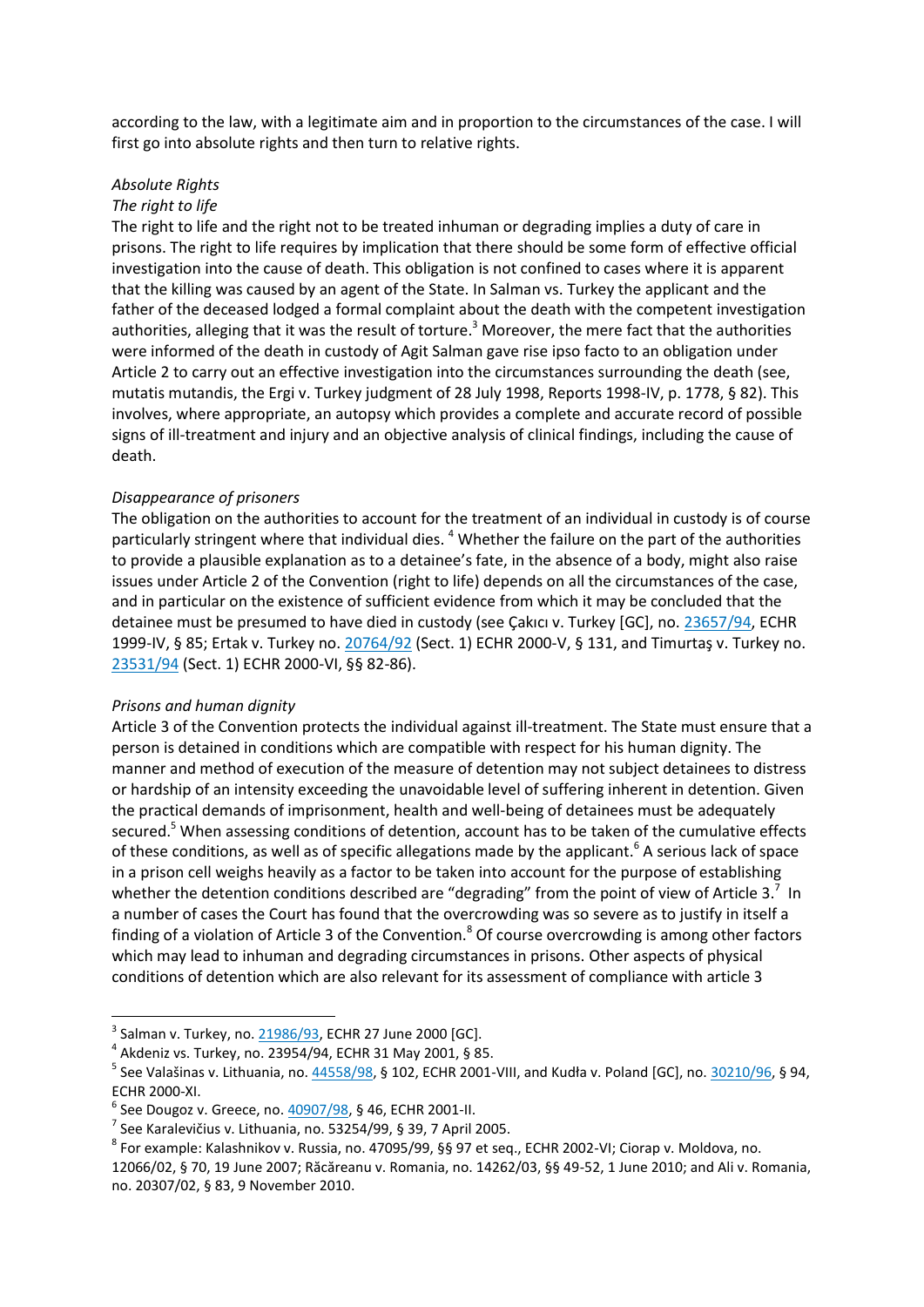include the availability of ventilation, access to natural light, adequacy of heating arrangements, compliance with basic sanitary requirements and the possibility of using the toilet in private. Thus, even in cases where a larger prison cell was at issue, the Court found a violation of Article 3 since the space factor was coupled with the established lack of ventilation and lighting or the lack of basic privacy in the prisoner's everyday life.<sup>9</sup>

## *Overcrowded prisons*

Persons in custody are in a vulnerable position. Authorities are therefore under a duty to protect their physical well-being.<sup>10</sup> To fall under Article 3 of the Convention ill-treatment must attain a minimum level of severity. The standard of proof relied upon by the Court is that "beyond reasonable doubt".<sup>11</sup> Where the events in issue lie wholly or in large part within the exclusive knowledge of the authorities, as in the case of persons within their control in custody, strong presumptions of fact will arise in respect of injuries occurring during such detention. Indeed, the burden of proof may be regarded as resting on the authorities to provide a satisfactory and convincing explanation.<sup>12</sup> Where allegations are made of overcrowding in prison, the State authorities alone have access to information to corroborate or refute them. The documents they produce must be found to be sufficiently reliable. Failing this, the allegations will be deemed to be credible.<sup>13</sup> Where an individual raises an arguable claim that he has been seriously ill-treated in breach of Article 3, there should be an effective official investigation.<sup>14</sup> Such an obligation to investigate "is not an obligation of result, but of means": it should in principle be capable of leading to the establishment of the facts of the case and, if the allegations prove to be true, to the identification and punishment of those responsible.<sup>15</sup> The investigation of arguable allegations of illtreatment must be thorough. That means that the authorities must always make a serious attempt to find out what happened. They must take all reasonable steps available to them to secure the evidence concerning the incident, including, inter alia, a detailed statement concerning the allegations from the alleged victim, eyewitness testimony, forensic evidence and, where appropriate, additional medical certificates capable of providing a full and accurate record of the injuries and an objective analysis of the medical findings, in particular as regards the cause of the injuries. Any deficiency in the investigation which undermines its ability to establish the cause of injuries or the identity of the persons responsible will risk falling foul of this standard.<sup>16</sup> The Court

 9 See Babushkin v. Russia, no. 67253/01, § 44, 18 October 2007; Ostrovar v. Moldova, no. 35207/03, § 89, 13 September 2005; and Peers, cited above, §§ 70-72) and Belevitskiy v. Russia, no. [72967/01,](http://hudoc.echr.coe.int/sites/eng/Pages/search.aspx#{"appno":["72967/01"]}) §§ 73-79, 1 March 2007; Valašinas, cited above, § 104; Khudoyorov v. Russia, no. [6847/02,](http://hudoc.echr.coe.int/sites/eng/Pages/search.aspx#{"appno":["6847/02"]}) §§ 106-107, ECHR 2005-X; and Novoselov v. Russia, no[. 66460/01,](http://hudoc.echr.coe.int/sites/eng/Pages/search.aspx#{"appno":["66460/01"]}) §§ 32 and 40-43, ECHR 2 June 2005

 $10$  Cucu v. Romania, ECHR 13 November 2012, no. [22362/06;](http://hudoc.echr.coe.int/sites/eng/Pages/search.aspx#{"appno":["22362/06"]}) Gladyshev v. Russia, no[. 2807/04,](http://hudoc.echr.coe.int/sites/eng/Pages/search.aspx#{"appno":["2807/04"]}) § 51, 30 July 2009; Sarban v. Moldova, no. [3456/05,](http://hudoc.echr.coe.int/sites/eng/Pages/search.aspx#{"appno":["3456/05"]}) § 77, 4 October 2005; and Mouisel v. France, no. [67263/01,](http://hudoc.echr.coe.int/sites/eng/Pages/search.aspx#{"appno":["67263/01"]}) § 40, ECHR 2002-IX.

 $11$  See Avsar v. Turkey, no. [25657/94,](http://hudoc.echr.coe.int/sites/eng/Pages/search.aspx#{"appno":["25657/94"]}) § 282, ECHR 2001-VII.

<sup>&</sup>lt;sup>12</sup> For example: Gladyshev, cited above, § 52; Oleg Nikitin v. Russia, no. [36410/02,](http://hudoc.echr.coe.int/sites/eng/Pages/search.aspx#{"appno":["36410/02"]}) § 45, 9 October 2008; and Salman v. Turkey [GC], no. [21986/93,](http://hudoc.echr.coe.int/sites/eng/Pages/search.aspx#{"appno":["21986/93"]}) § 100, ECHR 2000-VII.

<sup>13</sup> See Idalov v. Russia, [GC], no. 5826/03, 22 May 2012. In this case, the overcrowding was such that the applicant's detention did not conform to the minimum standard of three square meters per person established by the Court's case-law. In the same case the Court held that a prisoner had been subjected to inhuman and degrading treatment because of the overcrowding of the vans transferring him to the courthouse and the conditions in which he had been held at the court on hearing days.

<sup>&</sup>lt;sup>14</sup> Assenov and Others v. Bulgaria, 28 October 1998, § 102, Reports of Judgments and Decisions 1998-VIII.

<sup>&</sup>lt;sup>15</sup> See Paul and Audrey Edwards v. the United Kingdom, no.  $46477/99$ , § 71, ECHR 2002-II; Mahmut Kaya v. Turkey, no[. 22535/93,](http://hudoc.echr.coe.int/sites/eng/Pages/search.aspx#{"appno":["22535/93"]}) § 124, ECHR 2000-III; and Mikheyev v. Russia, no[. 77617/01,](http://hudoc.echr.coe.int/sites/eng/Pages/search.aspx#{"appno":["77617/01"]}) § 107, 26 January 2006.

<sup>&</sup>lt;sup>16</sup> See Mikheyev, cited above, § 108, and Nadrosov v. Russia, no.  $\frac{9297}{02}$ , § 38, 31 July 2008.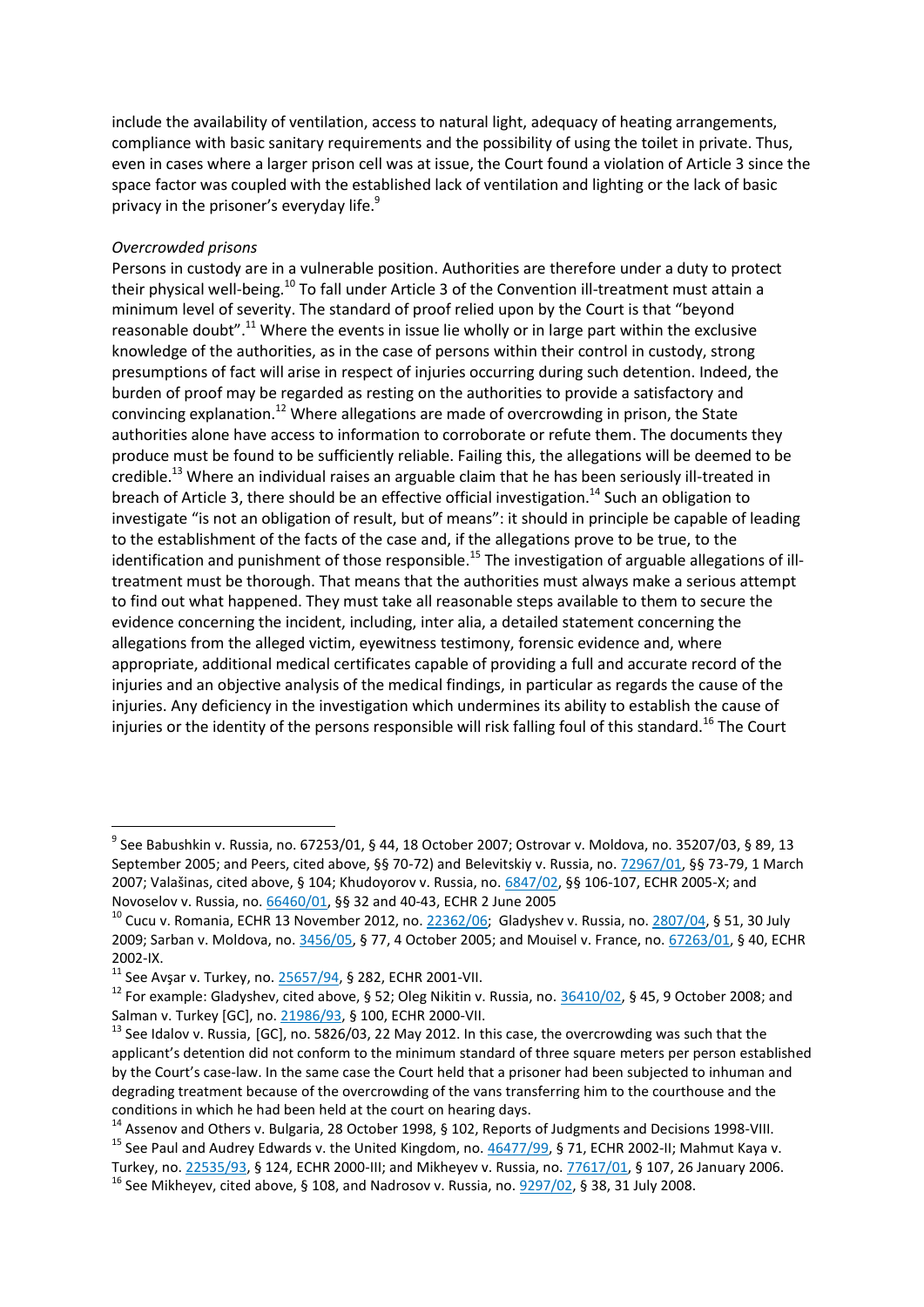applies a particularly thorough scrutiny even if certain domestic proceedings and investigations have already taken place.<sup>17</sup>

## *High security and human dignity*

While measures depriving a person of his liberty often involve an element of suffering or humiliation, it cannot be said that detention in a high security prison facility in itself already illtreatment. The Court emphasized in Lorsé vs. the Netherlands that in high security detainees should be treated with respect for his human dignity. In this context, the Court had previously held that complete sensory isolation, coupled with total social isolation, can destroy the personality and constitutes a form of inhuman treatment which cannot be justified by the requirements of security or any other reason. On the other hand, the removal from association with other prisoners for security, disciplinary or protective reasons does not in itself amount to inhuman treatment or degrading punishment (see Messina v. Italy (dec.), no[. 25498/94,](http://hudoc.echr.coe.int/sites/eng/Pages/search.aspx#{"appno":["25498/94"]}) ECHR 1999-V). In assessing whether such a measure may fall within the ambit of Article 3 in a given case, regard must be had to the particular conditions, the stringency of the measure, its duration, the objective pursued and its effects on the person concerned (see Dhoest v. Belgium, application no[. 10448/83](http://hudoc.echr.coe.int/sites/eng/Pages/search.aspx#{"appno":["10448/83"]}), Commission's report of 14 May 1987, Decisions and Reports (DR) 55, pp. 20-21, §§ 117-18; McFeeley et al. v. the United Kingdom, application no[. 8317/78,](http://hudoc.echr.coe.int/sites/eng/Pages/search.aspx#{"appno":["8317/78"]}) Commission decision of 15 May 1980, DR 20, p. 44). For Mr Lorsé, the repetitive strip-search was one of the features of the regime which was hardest to endure. The Court had previously found that strip-searches may be necessary on occasions to ensure prison security or to prevent disorder or crime.<sup>18</sup> So-called "close body" searches, including anal inspections, may be needed in situations where dangerous objects had in the past been found concealed in the recta of protesting prisoners. In the case of Lorsé, the Court was struck by the fact that Mr Lorsé was submitted to the weekly strip-search in addition to all the other strict security measures within the high security institution. In view of the fact that the domestic authorities were well aware that Mr Lorsé was experiencing serious difficulties coping with the regime. In the absence of convincing security needs, the practice of weekly strip-searches that was applied to Mr Lorsé for a period of more than six years diminished his human dignity must have given rise to feelings of anguish and inferiority capable of humiliating and debasing him.

In two recent Polish cases the Court has held, that keeping detainees under a regime for several years, in isolation, without sufficient mental and physical stimulation, and without examining if there were concrete reasons for the prolonged application of that regime, was not necessary in order to ensure safety in prison.*<sup>19</sup>* Under the rigid domestic rules for the imposition of the special regime, the authorities had not been obliged to consider any changes in the applicants' personal situation. They had never referred to the likelihood of the applicants' escaping in the event of being detained under a less strict regime. Apart from the original grounds based essentially on the serious nature of the charges against the applicants, the authorities had not found any other reasons for classifying them as "dangerous detainees".

# *Duty of Care in prisons*

**.** 

Prison authorities are under a duty of care for a prisoner. There is an additional duty of care for particularly vulnerable detainees, for example suicidal prisoners.<sup>20</sup> Precautionary measures within the scope of the power of the prison authorities may be expected to avoid the risk of detainees sharing their cell with a person known to be dangerous at the time.<sup>21</sup> The duty of care includes the

 $^{17}$  For example, McKerr v. the United Kingdom (dec.), no. 28883/95, 4 April 2000, and Cobzaru v. Romania, no. 48254/99, § 65, 26 July 2007.

<sup>&</sup>lt;sup>18</sup> See Valašinas v. Lithuania, no. [44558/98,](http://hudoc.echr.coe.int/sites/eng/Pages/search.aspx#{"appno":["44558/98"]}) § 117, ECHR 2001-VIII; Iwańczuk v. Poland, no. [25196/94,](http://hudoc.echr.coe.int/sites/eng/Pages/search.aspx#{"appno":["25196/94"]}) § 59, 15 November 2001, unreported; McFeeley et al. v. the United Kingdom, cited above, §§ 60-61.

<sup>&</sup>lt;sup>19</sup> Piechowicz v. Poland,no. 20071/07and Horych v. Poland, no. 13621/08, ECHR 17 April 2012.

<sup>20</sup> Keenan v. UK, no. 27229/95, ECHR, 3 April 2001.

 $21$  Edwards v. UK, no. 46477/99.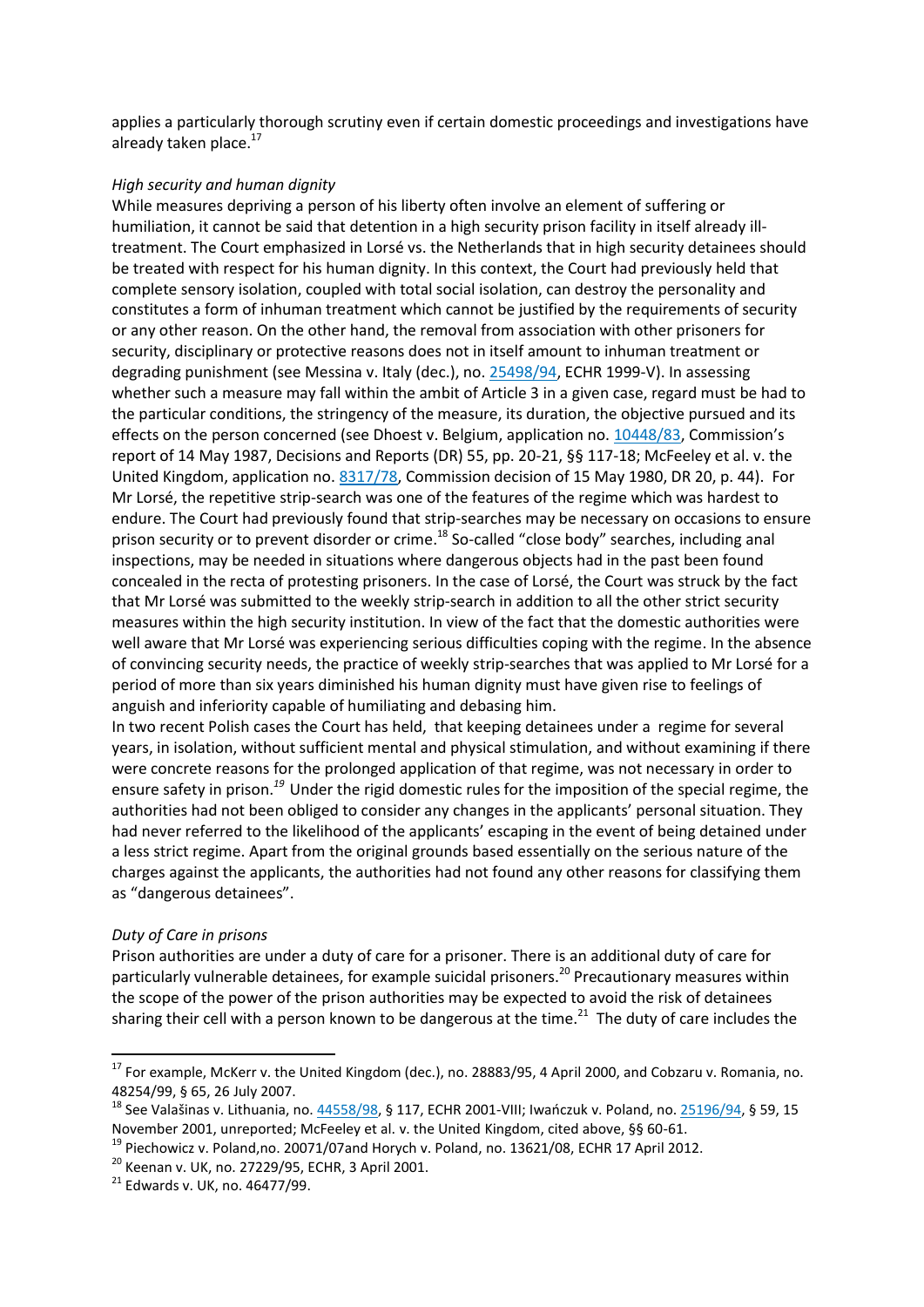providing of adequate medical facilities.<sup>22</sup> In an Albanian case the Court found a violation of the Convention because the authorities did not respond adequately in a life-threatening situation. <sup>23</sup> The Court noted that evidence from various medical sources confirmed that the applicant had several serious medical problems requiring regular medical care, which he had not received. Indeed, a medical report had confirmed that his disease had progressed as a result of the lack of proper care. Even while in the prison hospital, the applicant had clearly suffered from the physical effects of his condition. As to the mental effects, he must have known that he risked a serious medical emergency at any time without qualified medical assistance being available. The fact that he was held under a high-security regime with no contact with his representatives must have added to his anxiety and it was alarming that it had been left to the discretion of the prosecutor, not the doctors, to decide whether he needed additional medical examinations. Nor could the Court accept the Government's argument that his treatment with the interferon-beta his doctors had prescribed would place a huge burden on the State budget, as the drug was available free of charge in hospitals and there was no legitimate reason why the applicant should have been treated differently from other members of the public. He suffered from a very serious disease, multiple sclerosis that was capable of causing disability and death. The risk of the disease, associated with the lack of adequate medical treatment and the length of his prison term, had served to intensify his fears. In these circumstances the absence of timely medical assistance, added to the authorities' refusal to offer him the prescribed medical treatment, had created a strong feeling of insecurity which, combined with his physical suffering, had amounted to degrading treatment.

#### *Mental disorders*

In a recent Belgian case the Court observed structural problems resulting in a prisoner suffering from mental disorders being held for more than fifteen years in a prison psychiatric wing with no hope of change or appropriate medical care.<sup>24</sup> The applicant, who had raped his underage sisters in 1978, was not held criminally responsible for his actions by the criminal court. The applicant, who has an intellectual disability, was held continuously in the psychiatric wing of a prison from 1994 onwards, with the exception of a single period of twenty-two months outside prison. No specific treatment or medical supervision had been prescribed for the applicant. Despite observed an improvement in his condition; he had remained in the psychiatric wing until 2009. This long-lasting situation had clearly had a detrimental effect on the applicant's psychological state. The Court did not underestimate the efforts made within the prison to improve the support provided to persons in compulsory confinement. Nevertheless, the applicant's allegations were corroborated by unanimous findings at both national and international level with regard to the unsuitability of psychiatric wings for the detention of persons with mental health problems because of widespread staff shortages, the poor standard and lack of continuity of care, the dilapidated state of premises, overcrowding and a structural shortage of places in psychiatric facilities outside prison. Likewise, the Court did not underestimate the steps taken by the authorities on a regular basis from 1998 onwards to find the applicant a place in an external facility geared to dealing with his disorder. However, the applicant's situation stemmed from a structural problem. The support provided to persons detained in prison psychiatric wings was inadequate and placing them in facilities outside prison often proved impossible either because of the shortage of places in psychiatric hospitals or because the relevant legislation did not allow the mental health authorities to order their placement in external facilities. Accordingly, the national authorities had not provided the appropriate treatment for the applicant's condition in order to prevent a situation contrary to Article 3 from arising in his case. Whatever obstacles may have been created by the applicant's own behavior, they did not dispense the State from its obligations in his regard.

**.** 

<sup>&</sup>lt;sup>22</sup> Aerts v. Belgium, no. 25357/94, ECHR 30 July 1998.

<sup>23</sup> Grori v. Albania - 25336/04, ECHR 7 July 2009.

 $24$  Claes v. Belgium -  $43418/09$ , ECHR 10 January 2013.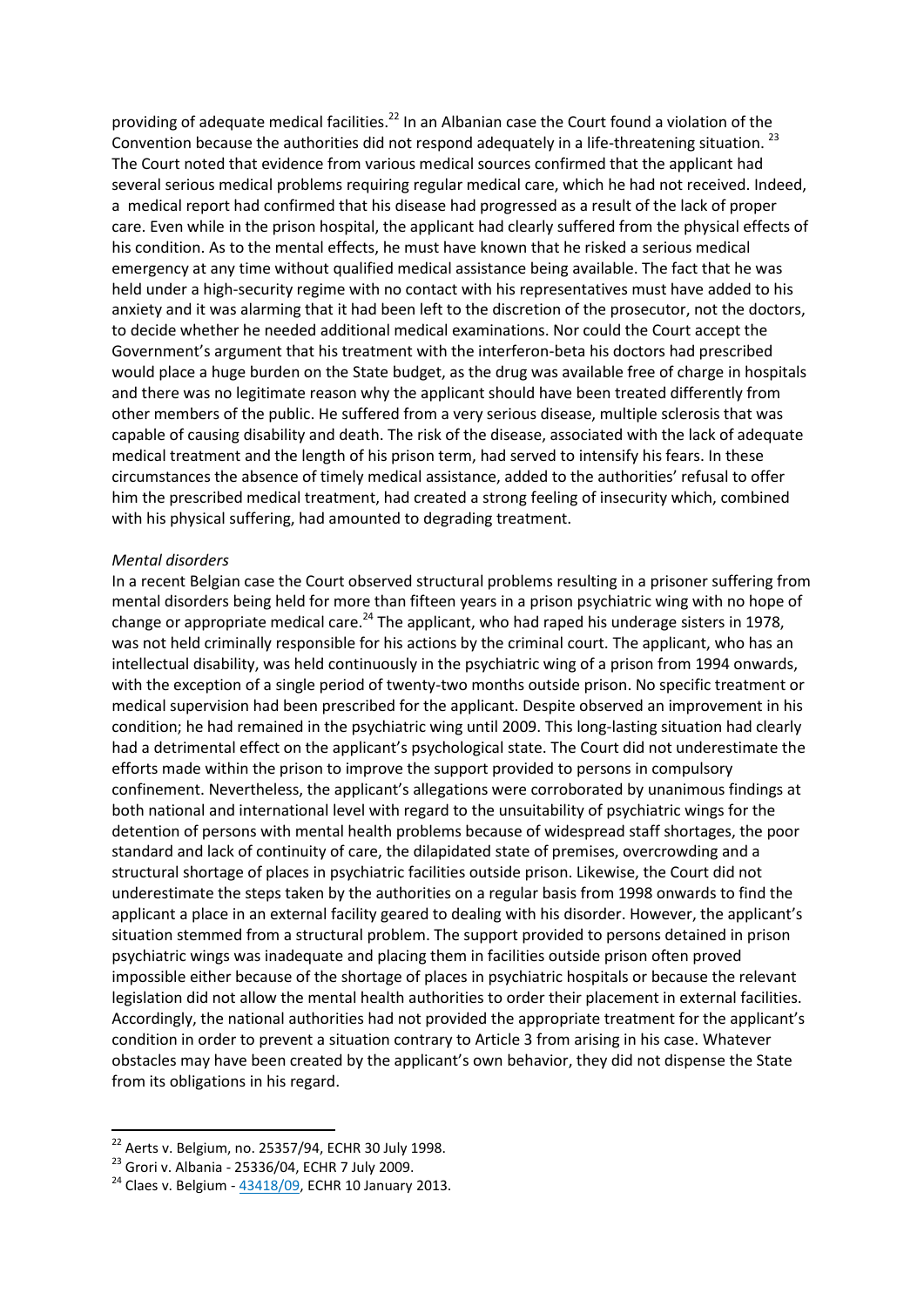# *Relative rights*

# *Family life and visits*

In the recent Polish cases, just cited before, the Court found also violations of the right to family life following refused visits in prison. Mr Piechowicz had been unable to see his son, a small child at the time of his detention, for several months, and he had not been allowed to receive visits from his common-law wife for about two years and three months. The Court accepted that the authorities had to restrict the contact between Mr Piechowicz' and his common-law wife, who had been charged and indicted in the same proceedings, in order to secure the process of obtaining evidence. However, the prolonged and absolute ban on contact with her had to have had a particularly serious and negative impact on his family life. If the authorities had been convinced that an "open visit", allowing direct physical contact and unrestricted conversation, could not be permitted to ensure the interests of the proceedings, they could have allowed a supervised visit without the possibility of direct contact.

Mr Horych, the second of these Polish cases, had received regularly monthly visits only during the first six months after his arrest. During the following years he was only allowed to receive between five and ten visits per year, and most of them were closed visits without the possibility of direct contact, as he was separated from the visitors by a partition. While the Court accepted that certain restrictions on contact with his family had been inevitable, it did not find that those restrictions, overall, struck a fair balance between the requirements of the special detention regime and his right to respect for his family life. The Court therefore concluded in both cases that the prolonged restrictions on family visits had violated the applicants' rights under Article 8.

Being detained may have far-reaching implications. In the case of Dickson vs. UK the Court dealt with a refusal to grant artificial insemination facilities to enable a serving prisoner to father a child <sup>25</sup> The applicants in the case are a married couple who met through a prison correspondence network while serving prison sentences. The husband was convicted of murder and was not scheduled for release before 2009, the Grand Chamber dealt with the case in December 2007. The applicant had no children. His wife had completed her sentence and had three children from other relationships. The applicants requested artificial insemination facilities to enable them to have a child together, arguing that it would not otherwise be possible, given the husband's earliest release date (2009) and his wife's age (she was born in 1958). The Secretary of State refused their application. The grounds given for refusal were that the applicants' relationship had never been tested in the normal environment of daily life, that insufficient provision had been made for the welfare of any child that might be conceived, that mother and child would have had only a limited support network and that the child's father would not be present for an important part of her or his childhood. It was also considered that there would be legitimate public concern that the punitive and deterrent elements of the first applicant's sentence were being circumvented if he were allowed to father a child by artificial insemination while in prison. The applicants appealed unsuccessfully on the domestic level. The Court noted that while the inability to beget a child was a consequence of imprisonment, it was not an inevitable one as it had not been suggested that the grant of artificial insemination facilities would have involved any security issues or imposed any significant administrative or financial demands on the State. As to the question of public confidence in the prison system, while accepting that punishment remained one of the aims of imprisonment, the Court underlined the evolution in European penal policy towards the increasing relative importance of the rehabilitative aim of imprisonment, particularly towards the end of a long prison sentence. Lastly, although the State had obligations to ensure the effective protection of children, that could not go so far as to prevent parents from attempting to conceive in circumstances like those in the applicants' case, especially as the wife was at liberty and could have taken care of any child conceived until her husband was released. Contracting States could enjoy a wide margin of appreciation in balancing the conflicting interests. While the Court had expressed its approval for the evolution in several European countries

**.** 

 $^{25}$  Dickson v. the United Kingdom, no. 44362/04, ECHR 4 December 2007 [GC].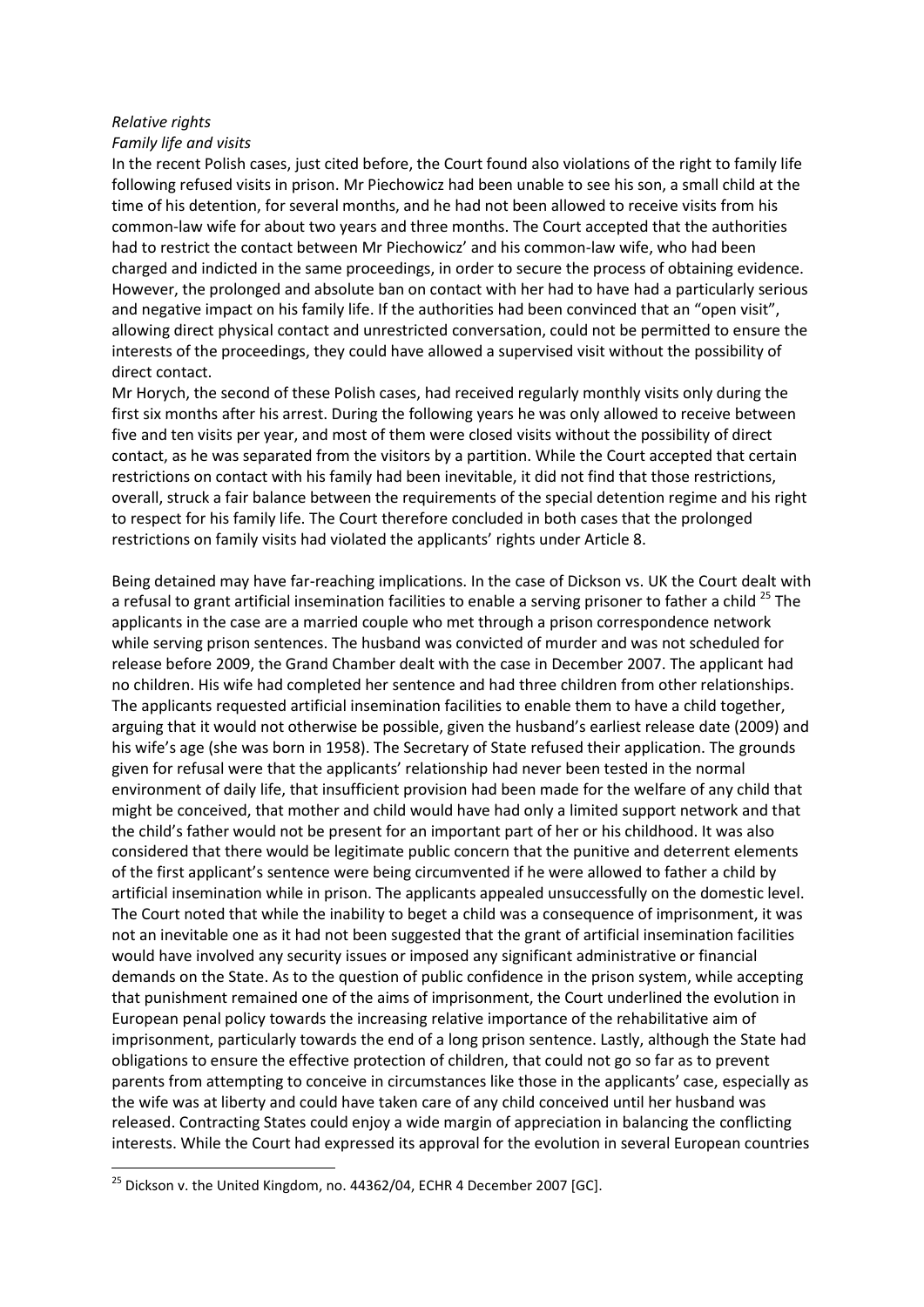towards conjugal visits, which could obviate the need for artificial insemination facilities, it had not yet interpreted the Convention as requiring Contracting States to make provision for such visits. The Court found a procedural violation of family and private life in this case because no proper balance of interest had taken place.

In Khodorkovsky and Lebedev v. Russia the Court clarified its interpretation of the right to family life for a prisoner, specifically in relation to the selection of the geographical place of detention.<sup>26</sup> As a starting point, the Court accepts that the authorities had a wide discretion in matters related to execution of sentences. However there is no question that a prisoner forfeits all of his Article 8 rights merely because of his status as a person detained following conviction (see Ploski v. Poland, no. 26761/95, 12 November 2002). It is an essential part of a prisoner's right to respect for family life that the prison authorities assist him in maintaining contact with his close family (see Messina v. Italy (no. 2), no. 25498/94, § 61, ECHR 2000-X). Limitations on contacts with other prisoners and with family members, imposed by prison rules, have been regarded by the Court as an "interference" with the rights protected by Article 8 of the Convention (see Van der Ven v. the Netherlands, no. 50901/99, § 69, ECHR 2003-II). Thus, placing a convict in a particular prison may potentially raise an issue under Article 8 if its effects for the applicant's private and family life go beyond "normal" hardships and restrictions inherent to the very concept of imprisonment. As the Commission already observed in Wakefield v. the United Kingdom : "Article 8 requires the State to assist prisoners as far as possible to create and sustain ties with people outside prison in order to promote prisoners' social rehabilitation. In this context the location of the place where a prisoner is detained is relevant".<sup>27</sup> On the facts in the Khodorkovsky case, the Court found it hardly conceivable that there were no free places in any of the many colonies situated closer to Moscow, and that the only two colonies which had free space were located several thousand kilometers away from the applicants' home. According to the Court the interference with the family life of the applicant was disproportionate.

#### *The right to correspondence*

**.** 

Prisoners have a right to correspondence, but that does not exclude their duty to obey to a requirement to conduct correspondence through the prison administration.<sup>28</sup> In 1999, while serving a sentence in prison, a prisoner signed a letter on behalf of a prisoner's assistance organisation complaining about the conditions of detention and about various allegedly unlawful acts of the prison administration. The complaint was addressed to State officials and media representatives and was sent via an inmate who had been released from the prison, in order to avoid censorship. The prison department director held that the sending of the complaint through channels other than the prison administration had breached the Prison Code and punished the applicant by prohibiting him from receiving a parcel during a personal visit. The director also held that the applicant could only send the complaint to the State authorities, not to other organisations or persons and that the Prison Code prohibited complaints on behalf of other prisoners. The applicant's appeal against the penalty was rejected by the administrative courts. The courts held that he had been punished not for corresponding with representatives of the media, but for a breach of the requirement to conduct such correspondence through the prison administration which had deprived the latter of the right to submit their comments as to the issues set out in his complaint. The Court held that the ordinary and reasonable requirements of imprisonment may justify a system of internal inquiry into prisoners' complaints about their treatment and conditions of detention. The applicant's complaints had received an adequate judicial review and the penalty imposed on him had been of a minor nature. His possible fear of censorship had not been a valid excuse for circumventing an apparently legitimate prison rule regarding the channels of complaint. In the specific circumstances of the case,

 $^{26}$  Khodorkovsky and Lebedev v. Russia, nos. 11082/06 and 13772/05, ECHR 25 July 2013.

<sup>&</sup>lt;sup>27</sup> Wakefield v. the UK, no. 15817/89, Decision of 1 October 1990, DR 66, p. 251.

 $^{28}$  Puzinas v. Lithuania (no. 2) -  $63767/00$ , ECHR, 9 January 2007.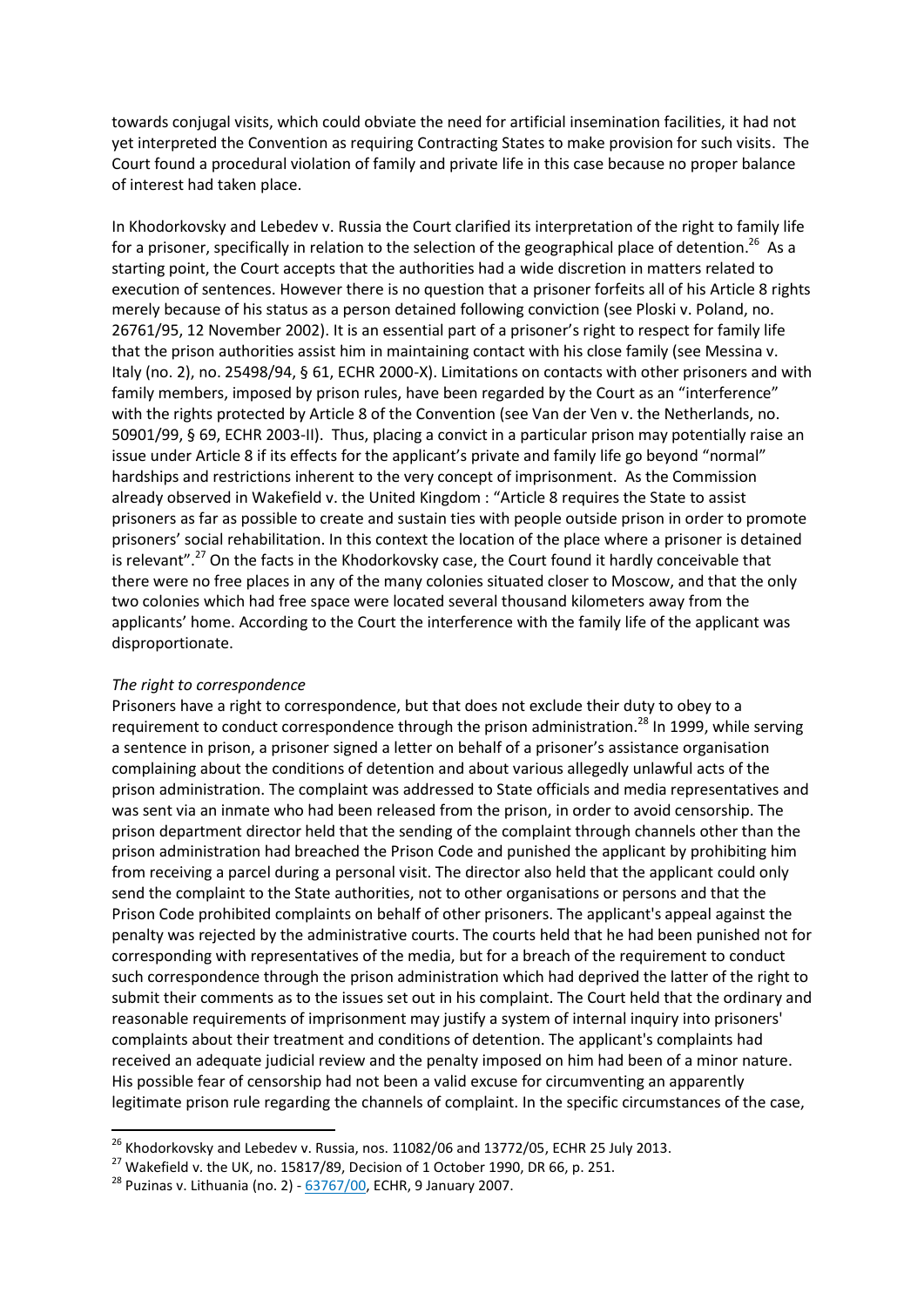the authorities had not overstepped their margin of appreciation and the interference had been proportionate and necessary in a democratic society.

In the case of Mr Piechowicz vs. Poland, cited before, the Court found a violation of Article 8 on account of the censorship of his correspondence. He had submitted several envelopes of letters he had received from various national and international institutions and his defence counsel bearing the stamp "censored". The Court had already held on many occasions that as long as the Polish authorities continued the practice of marking detainees' letters with the "censored" stamp, it had to presume that those letters had been opened and their contents read. There had accordingly been an interference with Mr Piechowicz' right to respect for his correspondence, which was not in accordance with the law, as under the Polish Code of Execution of Criminal Sentences a detainee had the right to conduct uncensored correspondence with the investigating authorities, the courts and other authorities. While under that Code a detainee's correspondence with his defence counsel could be monitored, the Court did not see any reason to believe in Mr Piechowicz' case that the letters from his counsel constituted a danger to prison security.

## *The right to manifest religion or belief*

Appeal to the right to manifest religion or belief by prisoners may pose the prison management for additional problems. A case before our Court concerned a refusal to provide Buddhist prisoner with meat-free diet. In his application to the European Court, the applicant, a practising Buddhist who was serving a prison sentence, complained that he was unable to obtain a meat-free diet in prison. <sup>29</sup> The applicant's decision to adhere to a vegetarian diet could be regarded as motivated or inspired by a religion (Buddhism) and was not unreasonable, according to the Court. Consequently, the refusal of the prison authorities to provide him with a diet fell within the scope of Article 9 (freedom of religion). The applicant had merely asked to be granted a diet without meat products. His meals did not have to be prepared, cooked and served in a prescribed manner, nor did he require any special products. He was not offered any alternative diet, and the Buddhist Mission was not consulted on the issue of the appropriate diet. The Court was not persuaded that the provision of a vegetarian diet would have entailed any disruption to the management of the prison or a decline in the standards of meals served to other prisoners and noted that Committee of Ministers' Recommendation Rec (2006)2 on the European Prison Rules advised that prisoners should be provided with food that took into account their religion. It therefore concluded that the authorities had failed to strike a fair balance between the applicant's and the prison authorities' interests.

#### *Voting rights*

**.** 

Currently one of the most controversial issues is the prisoner's right to vote. In Hirst vs. UK (2005) the Court found that any limitations on the right to vote for convicted persons had to be imposed in pursuit of a legitimate aim, be proportionate to that aim and not thwart the free expression of the people in the choice of the legislature. <sup>30</sup> Prisoners generally continued to enjoy all the fundamental rights and freedoms guaranteed under the Convention, except for the right to liberty, where lawfully imposed detention expressly fell within the scope of Article 5. The severe measure of disenfranchisement was not to be undertaken lightly and the principle of proportionality required a discernible and sufficient link between the sanction and the conduct and circumstances of the individual concerned. The Court accepted that the domestic legislation might be regarded as pursuing the legitimate aim of preventing crime and enhancing civic responsibility and respect for the rule of law. As to the proportionality of the voting ban, 48,000 prisoners barred from voting was a significant figure which included a wide range of offenders and sentences, from one day to life and from relatively minor offences to offences of the utmost gravity. Nor was it apparent that there was

<sup>&</sup>lt;sup>29</sup> Jakóbski v. Poland - 18429/06, ECHR, 7 December 2010.

 $30$  Hirst v. the United Kingdom (no. 2) [GC] - 74025/01 ECHR, 6 Octover 2005 [GC]; see also Scoppola c. Italie, ECHR 22 May 2012 (n° 3) [GC].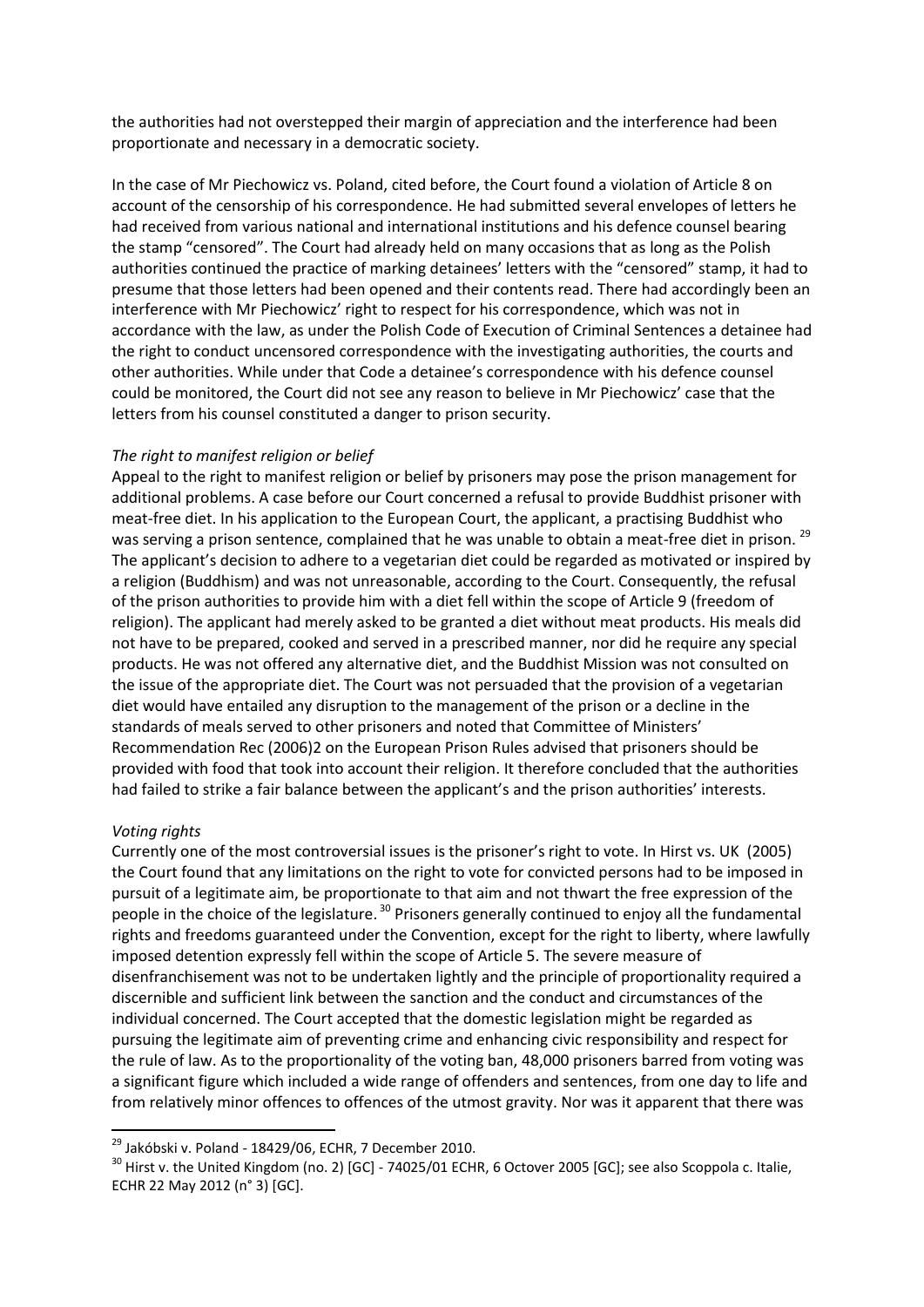any direct link between the facts of any individual case and the removal of the right to vote. There was no evidence that Parliament had ever sought to weigh the competing interests or to assess the proportionality of a blanket ban on the right of a convicted prisoner to vote. The domestic courts, for their part, did not undertake any assessment of the proportionality of the measure itself.

While the margin of appreciation in this field of depriving prisoner's voting rights was wide, it was not all-embracing. The law in question remained a blunt instrument, applied automatically to convicted prisoners in prison, irrespective of the length of their sentence and irrespective of the nature or gravity of their offence and their individual circumstances. Such a general, automatic and indiscriminate restriction on a vitally important Convention right had to be seen as falling outside any acceptable margin of appreciation, however wide that margin might be, and as being incompatible with Article 3 of Protocol No. 1. British parliament is currently seriously reflecting on the consequences of not accepting the principles laid down in this judgment of the Court.

#### *Freedom of expression*

In the case of Marin Kostov vs. Bulgary the applicant complaint about violation of his right to freedom of expression. $31$  Marin Kostov was punished by the prison administration with fourteen days' confinement in a disciplinary cell for having made a complaint to the public prosecutor that was perceived as defamatory. There was therefore interference with his right to freedom of expression (see Skałka v. Poland, no. [43425/98,](http://hudoc.echr.coe.int/sites/eng/Pages/search.aspx#{"appno":["43425/98"]}) § 30, 27 May 2003, and Yankov v. Bulgaria, no. [39084/97,](http://hudoc.echr.coe.int/sites/eng/Pages/search.aspx#{"appno":["39084/97"]}) § 126, 11 December 2003). Such interference entails a violation of Article 10 of the Convention unless it is prescribed by law and is necessary in a democratic society in pursuance of a legitimate aim. In the context of prison discipline, regard must be had to the particular vulnerability of persons in custody and therefore the authorities must provide particularly solid justification when punishing prisoners for having made allegedly false accusations against the penitentiary authorities. In exercising its supervision, the Court had to satisfy itself that the national authorities applied standards which were in conformity with the principles embodied in Article 10 and, moreover, that they based themselves on an acceptable assessment of the relevant facts. The Court noted that the applicant's statements were made in the context of a dispute between him and the prison administration on the restriction of a clearly personal right, which is the right to receive a parcel from his family. They were made in a letter to the public prosecutor, who is competent to supervise penitentiary institutions and deal with such disputes. The Court noted that the applicant first tried to obtain information about the parcel from the prison administration but was told that no such parcel had arrived. He then decided to write to the public prosecutor and ask him to investigate the matter. Thus, it appears that the applicant acted in the belief that the information disclosed in his letter was true. There is nothing to suggest that he did not act within the framework established by law for making such complaints or that he had other intentions than to have the alleged unlawful conduct of the prison authorities examined. The fact that he showed his letter to the prison officials also supports the finding that he acted in good faith. The Court observed that complaining to the public prosecutor was, under domestic law, an appropriate manner to challenge restrictions on prisoners' personal rights. In particular, prisoners could not refer matters such as the one at issue – about a parcel – to the courts. The Court considers that this fact is of crucial importance to its assessment of the proportionality of the interference. In his decision of 16 March 2007 the Deputy Minister of Justice stressed that the disciplinary liability of prisoners should not be used to restrict their right to petitions and complaints and considered that, by punishing the applicant, the authorities of Belene Prison had betrayed his confidence and jeopardised his correction. The Court subscribes to this view of the domestic authorities, which is also in line with the Recommendation of 11 January 2006 (Rec(2006)2) on the European Prison Rules. It considers that punishment for non-abusive complaints filed by prisoners could have a serious chilling effect and discourage them from reporting irregularities in prison. As to the proportionality of the sanction, the Court notes that the applicant

**.** 

 $31$  Marin Kostov v. Bulgaria, no. 13801/07, ECHR, 24 July 2012.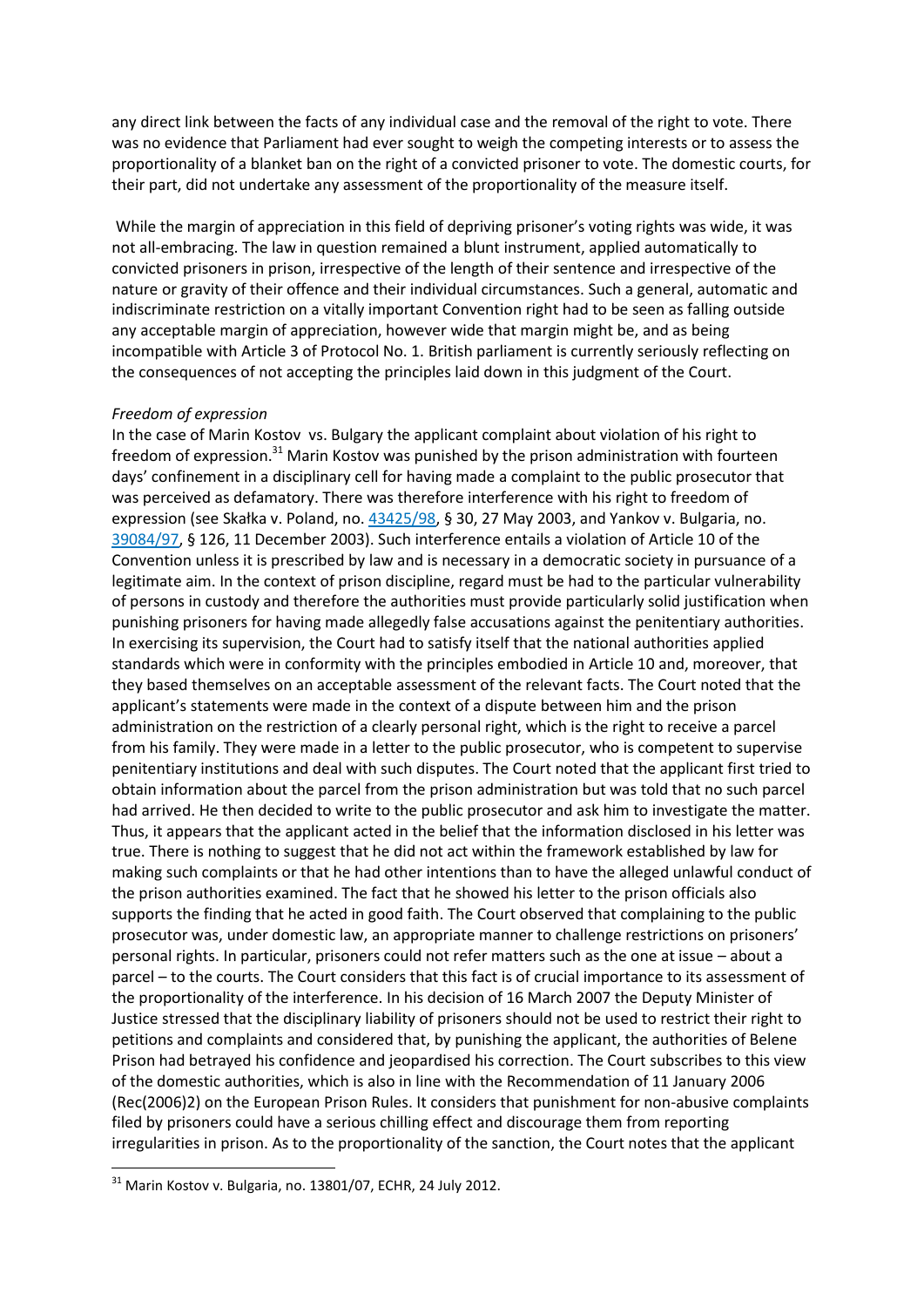was punished by the maximum period of isolation permissible by law and that that punishment entailed restrictions of his visiting rights, correspondence and human contact, which adversely affected his private life. The severity of this punishment is, in the Court's view, particularly striking and clearly disproportionate in the light of the facts on which it was based – the applicant having sent to the relevant authorities a complaint about a missing parcel and, allegedly, in the past, many other unidentified complaints. It found that in the present case the domestic court failed to examine the question whether the punishment had been imposed in view of defamatory or insulting statements and whether it had been necessary and proportionate to the achievement of the alleged aim of protecting the prison officials' reputation. It failed, moreover, to have regard to the applicant's right to freedom of expression.

# *Legitimate penological grounds*

Deprivation of liberty should not only stand the test of lawfulness and must not only be executed in a dignified manner with consideration of the well-being of the detained. There should also be relevant and sufficient penological grounds for continued deprivation of liberty. That sound penological grounds for detention are essential, is already noted in The United Nations Standard Minimum Rules for the Treatment of Prisoners (1957)<sup>32</sup> In Vinter and Others v. the United Kingdom<sup>33</sup>, dealing with life imprisonment and the demand of a perspective of review of the sentence, the Court has reasoned that it was axiomatic that a prisoner could not be detained unless there were legitimate penological grounds for that detention.<sup>34</sup> According to the Court incarceration

#### Treatment

...

 $\overline{\phantom{a}}$ 

 $32$  The United Nations Standard Minimum Rules for the Treatment of Prisoners (1957) include the following guiding principles on sentenced prisoners:

<sup>&</sup>quot;58. The purpose and justification of a sentence of imprisonment or a similar measure deprivative of liberty is ultimately to protect society against crime. This end can only be achieved if the period of imprisonment is used to ensure, so far as possible, that upon his return to society the offender is not only willing but able to lead a law-abiding and self-supporting life.

<sup>59.</sup> To this end, the institution should utilize all the remedial, educational, moral, spiritual and other forces and forms of assistance which are appropriate and available, and should seek to apply them according to the individual treatment needs of the prisoners.

<sup>60. (1)</sup> The regime of the institution should seek to minimize any differences between prison life and life at liberty which tend to lessen the responsibility of the prisoners or the respect due to their dignity as human beings.

<sup>(2)</sup> Before the completion of the sentence, it is desirable that the necessary steps be taken to ensure for the prisoner a gradual return to life in society. This aim may be achieved, depending on the case, by a pre-release regime organized in the same institution or in another appropriate institution, or by release on trial under some kind of supervision which must not be entrusted to the police but should be combined with effective social aid.

<sup>61.</sup> The treatment of prisoners should emphasize not their exclusion from the community, but their continuing part in it. Community agencies should, therefore, be enlisted wherever possible to assist the staff of the institution in the task of social rehabilitation of the prisoners ...

<sup>65.</sup> The treatment of persons sentenced to imprisonment or a similar measure shall have as its purpose, so far as the length of the sentence permits, to establish in them the will to lead law-abiding and self-supporting lives after their release and to fit them to do so. The treatment shall be such as will encourage their self-respect and develop their sense of responsibility.

<sup>66. (1)</sup> To these ends, all appropriate means shall be used, including religious care in the countries where this is possible, education, vocational guidance and training, social casework, employment counselling, physical development and strengthening of moral character, in accordance with the individual needs of each prisoner, taking account of his social and criminal history, his physical and mental capacities and aptitudes, his personal temperament, the length of his sentence and his prospects after release."

 $33$  Vinter and Others v. United Kingdom, 66069/09, 130/10 and 3896/10, ECHR 9 July 2013 [GC].

 $34$  See also Kafkaris v. Cyprus [GC], [21906/04,](http://hudoc.echr.coe.int/sites/eng/Pages/search.aspx#{"appno":["21906/04"]}) 12 February 2008.